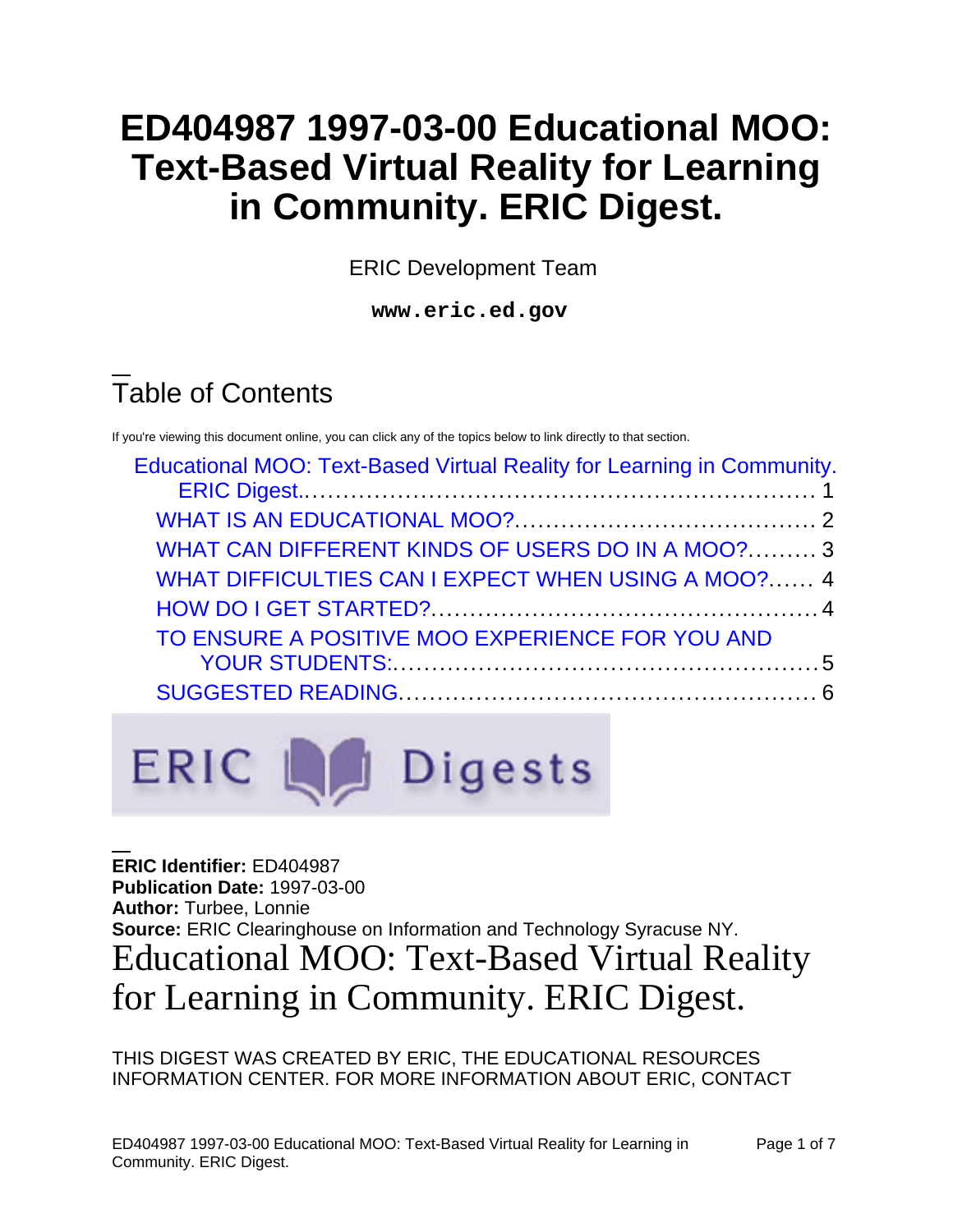ACCESS ERIC 1-800-LET-ERIC WHAT IS A MOO?

MOO stands for "Multi-user domain, Object-Oriented." Early multi-user domains, or "MUDs," began as net-based dungeons-and-dragons type games, but MOOs have evolved from these origins to become some of cyberspace's most fascinating and engaging online communities. These are social environments in a text-based virtual reality where people gather to chat with friends, meet new people, and help build the MOO.

Users (sometimes called players or characters) connect from anywhere in the world and are able to communicate with others in real time (as opposed to the delayed communication of e-mail). Users can create rooms, objects, and programs that recreate in text anything the user might imagine. For example, "Gregor" at schMOOze University created a monkey that hands out dry towels to swimmers. This program causes lines of text describing the monkey's actions to appear at regular intervals on the screens of all the users in the same "room."

### <span id="page-1-0"></span>WHAT IS AN EDUCATIONAL MOO?

An educational MOO has an academic theme and uses a variety of MOO communication tools such as internal e-mail, newspapers, documents, blackboards, and classrooms to accommodate a variety of teaching styles. Teachers can use these tools in harmony with the goals for the class while exploiting the nature of MOO as a student-centered learning environment.

Most MOOs are not designed with specific academic purposes in mind, and some are simply not appropriate for young people. The following successful educational MOOs, however, are suitable for learners of high school age and older.

--Diversity University, Inc. http://www.du.org/--a nonprofit organization providing MOO environments for innovative approaches to learning. Click on "Visit DU MOO" to access the MOO, or see their web gateway: http://moo.du.org:8888/ .

--Virtual Educational Environment (VEE) http://www.athena.edu/-- at Virtual Online University, Inc., a nonprofit corporation providing computer-mediated distance education classes and services.

--MundoHispano http://web.syr.edu/~lmturbee/mundo.html --a well-populated, virtual representation of dozens of cities in the Spanish-speaking world, written entirely in Spanish, for learners, teachers, and native speakers.

--MOOfrancais http://www.teleport.com/~dispatch/moofrancais.html --modeled after Paris, a well-organized MOO for learners, teachers, and native speakers of French, entirely in French.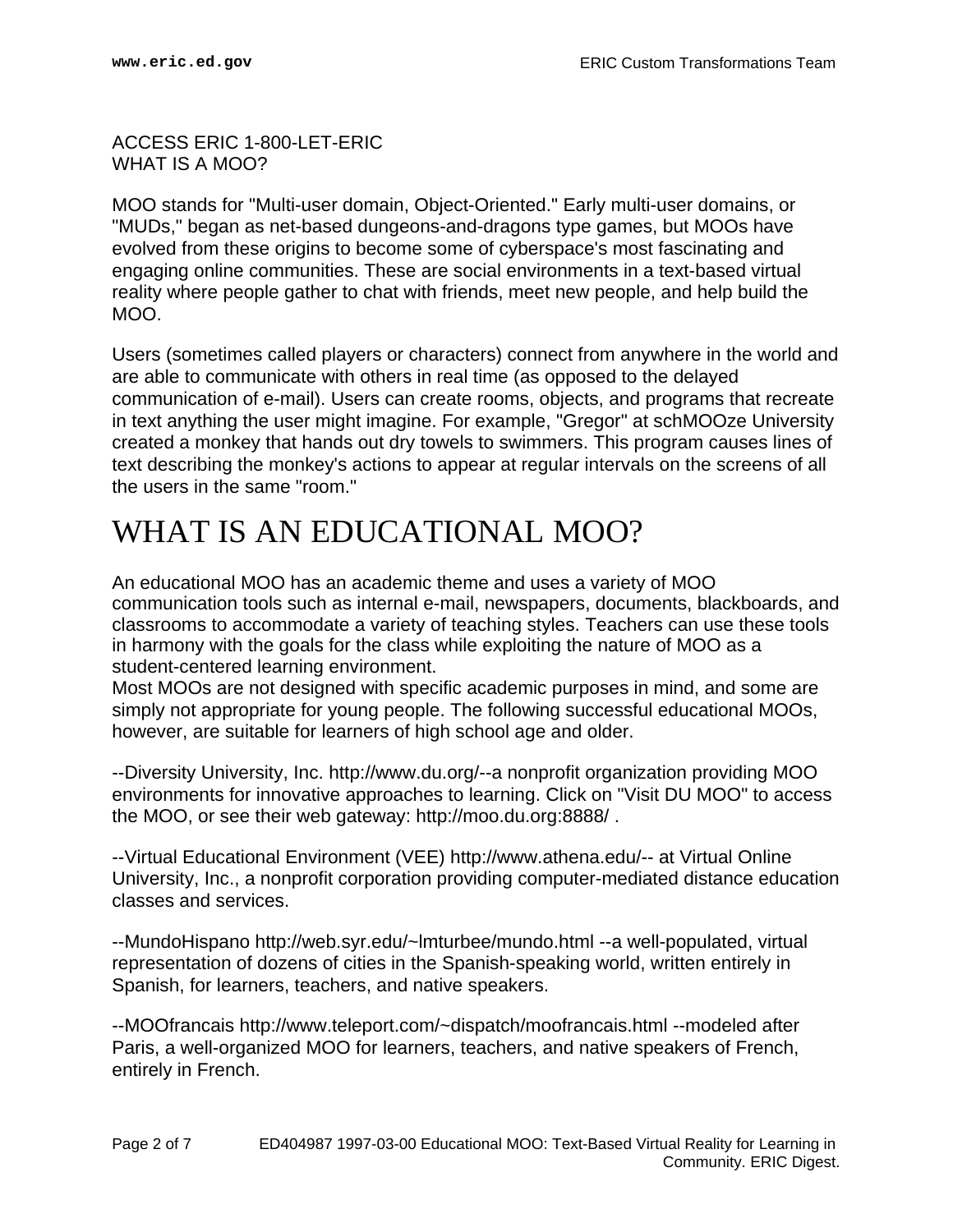--schMOOze University http://www.cc.rim.or.jp/~awaji/schMOOze/--built to resemble a small college, learners can practice English and socialize with other learners as well as native speakers of English.

--PennMOO http://dept.english.upenn.edu/~afilreis/88/moo-home.html --the virtual classroom site in the English Department of the University of Pennsylvania.

#### <span id="page-2-0"></span>WHAT CAN DIFFERENT KINDS OF USERS DO IN A MOO?

Those who first connect to a MOO are called guests. Guests have the ability to "talk," send messages across the MOO by "paging," use MOOmail for sending messages, and move around the MOO. They cannot make any permanent changes in their guest "character," nor can they create objects.

Those who want a permanent character with password access need to request this, usually by sending e-mail or MOOmail to the registrar (often the owner) of the MOO. Permanent characters can name themselves, describe themselves, and set their gender. Users come to know one another, forming friendships and a sense of community. These relationships can be one of the most rewarding aspects of the MOO experience.

Builders are users that have programming permissions for creating rooms, exits, and objects which they can describe in any way that is consistent with the MOO's theme. They can also write customized, durable "messages" that automatically appear when certain commands are used. For example, when a user pages "MariLuz" at MundoHispano, that user will see a line of text in Spanish stating that a kangaroo puts the message in its pocket and carries it to MariLuz.

Those who learn the MOO programming language can become programmers who create more elaborate features such as Gregor's monkey. The ability to create objects, "messages," and programs gives the user a sense of ownership, an outlet for creative writing, and motivation to return.

The wizards are at the top of the hierarchy. They create new characters, monitor connections, teach new users, and deal with problems, often with the help of teacher-administrators. They also do deep-level programming and uniquely have access to information such as the users' e-mail addresses. In most MOOs, the archwizard is the one who founded the MOO, is the systems operator of the MOO server (computer on which the MOO resides), and is considered the director and ultimate decision-maker.

## WHAT DIFFICULTIES CAN I EXPECT WHEN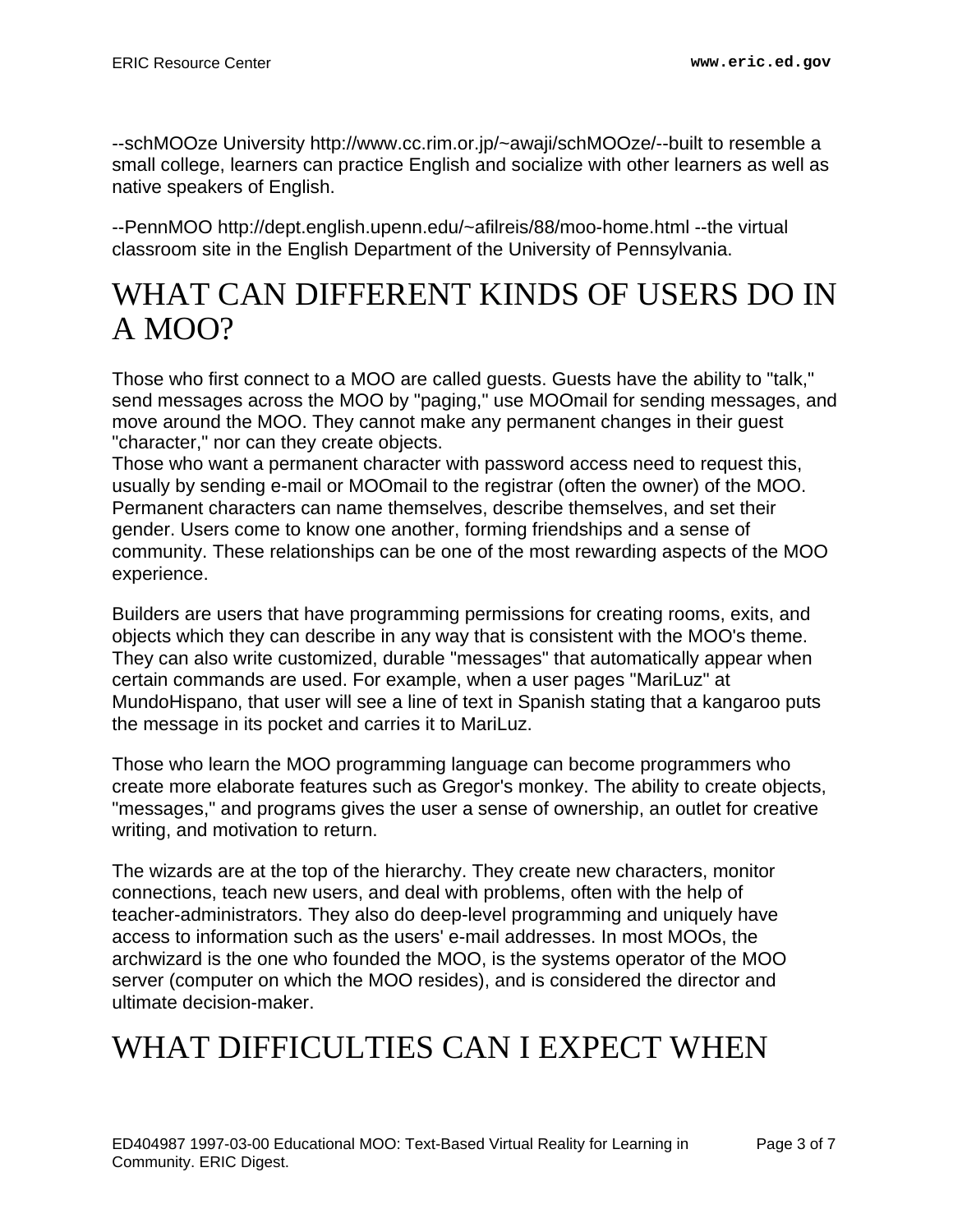## <span id="page-3-0"></span>USING A MOO?

Some teachers are uncomfortable with the loss of control over student behavior that inevitably occurs. Teachers should help students create personally meaningful tasks before the MOO is accessed, to be followed up with an assessment of outcomes. As an example, language learners might decide what topics they want to discuss with native speakers, then later report to the class what they learned, who taught it to them, and what web sites support their findings.

Some MOO users have quite an emotional response, positive or negative, to the experiences they have. Students have been known to fall in love with or be very offended by other users. While the sense of place and permanence that is achieved on MOO can contribute to the meaningfulness of the learning experience, some users simply have difficulty adjusting to having a virtual self (their "character") somewhere in cyberspace. Teachers need to regularly schedule in-class discussions that focus on student reaction to MOO use.

Finally, some students come with poor keyboarding skills and others are uncomfortable with using technology in general. These students need extra attention and time to use the MOO. Pairing them up with a more technically savvy partner during MOO homework time is a good idea.

### <span id="page-3-1"></span>HOW DO I GET STARTED?

Teachers should spend several weeks becoming familiar with the technology and the psycho-sociological experiences associated with MOO before introducing it to their students. Using a MOO can be like going to a foreign country, and students need to count on their teacher to be a knowledgeable guide.

Technical considerations must be handled first: connecting to the MOO via telnet, and doing it in a user-friendly way using a MUD client program. Given that MOO is a program that runs on a remote computer, it is accessed by opening a telnet program, typing in the server name and port number, and then connecting at the log-in screen of the MOO. An example: open telnet on your own machine. Type in "schmooze.hunter.cuny.edu" where the host name is requested, and type in "8888" where the port number is requested. This will take you to the log-in screen of schMOOze University. At that point, you can type "connect guest" or, if you already have a permanent character, you can type "connect <name> <password>."

If you connect without using a MUD client, you will find that the lines of text you are writing are interrupted by incoming text from others. This can be most disconcerting. MUD clients, which can be downloaded for free, have a variety of features. The most useful is one which prevents others' text from interrupting yours.

#### TO ENSURE A POSITIVE MOO EXPERIENCE FOR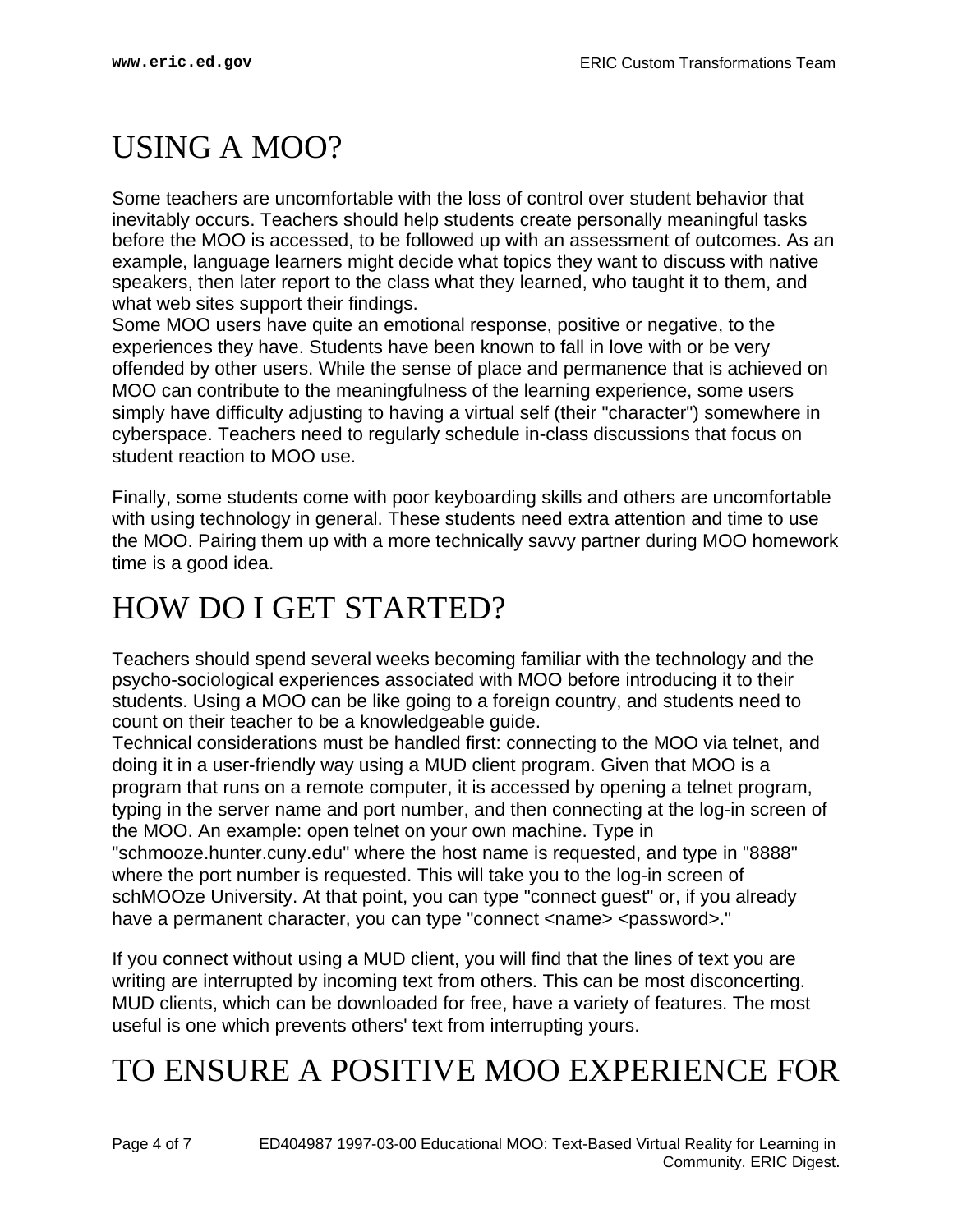## <span id="page-4-0"></span>YOU AND YOUR STUDENTS:

(1) Become familiar with the technology and the social dynamics of MOO use. Read web sites about educational and social MOOs and provide appropriate web addresses to your students.

(2) Work the MOO into your class schedule, planning for at least three in-lab MOO training sessions.

(3) Facilitate in-class design of tasks to be completed in the MOO for homework. Decide how these tasks will be assessed.

(4) Have your students write journals about their MOO experiences and plan for regular in-class discussions.

(5) Expect your students to teach you. Many MOO wizards are under age 15!

WHERE CAN I FIND MORE INFORMATION ON EDUCATIONAL MOOs?

--How to connect to a MUSH/MOO/MUD: telnet and client programs- http://fly.ccs.yorku.ca/mush/con-intro.html

--Chaco Communications--http://www.chaco.com/ (download the excellent Pueblo MUD client here)

--Educational VR (MUD) sub-pagehttp://tecfa.unige.ch/edu-comp/WWW-VL/eduVR-page.html

--DU journal of educational moos- http://tecfa.unige.ch/edu-comp/DUJVRE/vol1/DUJVRE.1.1.text

--Journal of MUD Research-- http://mellers1.psych.berkeley.edu/~jomr/

--MOO Teacher's Tip sheet-- http://www.daedalus.com/net/MOOTIPS.html

--MOOing in a foreign language: how, why, and who?- http://web.syr.edu/~lmturbee/itechtm.html

--MUDs, MOOs, MUSHs--http://www.itp.berkeley.edu~thorne/MOO.html

--NETEACH-L MOO Sessions Information- http://spot.colorado.edu/~youngerg/moodates.html

--freya's list o' moos--http://www.teleport.com/~autumn/moo.html

--The Palace, Inc. Virtual World Chat Software-- http://www.thepalace.com/index.html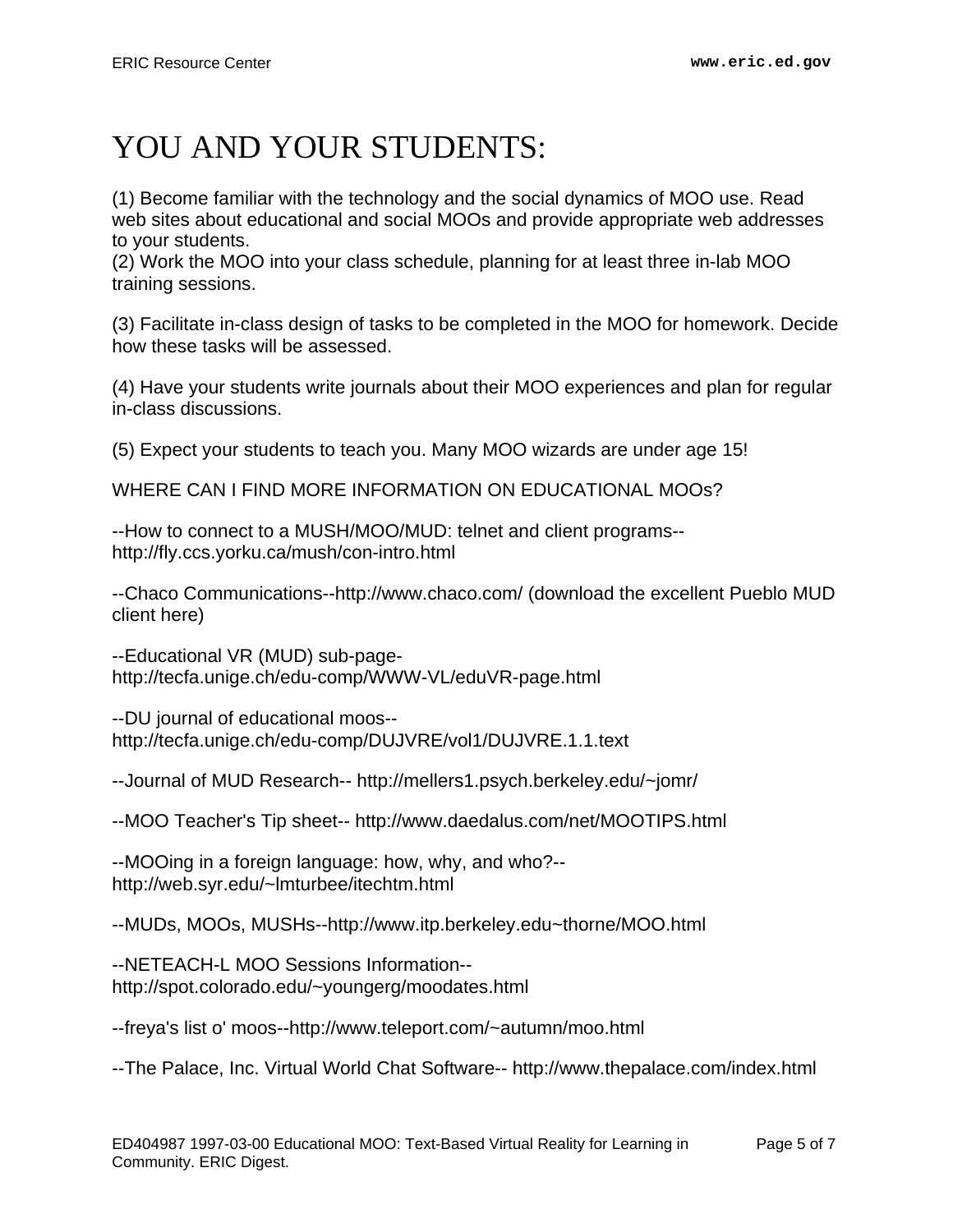(2-D MOO-like environment)

#### <span id="page-5-0"></span>SUGGESTED READING

Turbee, L. (1995). "MundoHispano: A Text-Based Virtual Environment for Learners and Native Speakers of Spanish." In: Mark Warschauer, (Ed.), "Virtual Connections" (pp. 233-234). Manoa, HI: Second Language Teaching and Curriculum Center, University of Hawaii at Manoa.

Turbee, L. (1995). "What can we do in a MOO?: Suggestions for Language Teachers." In: Mark Warschauer, (Ed.), "Virtual Connections" (pp. 235-238). Manoa, HI: Second Language Teaching and Curriculum Center, University of Hawaii at Manoa.

Warschauer, M., Turbee, L., & Roberts, B. (1996). Computer learning networks and student empowerment. "SYSTEM," 24(1), 1-14. (EJ 527 752)

-----

Lonnie Turbee is Online Content Specialist at Syracuse Language Systems. E-mail: lmturbee@syr.edu; URL: http://web.syr.edu/~lmturbee

-----

ERIC Digests are in the public domain and may be freely reproduced and disseminated.

-----

ERIC Clearinghouse on Information & Technology, 4-194 Center for Science and Technology, Syracuse University, Syracuse, NY 13244-4100; 1-800-464-9107; (315) 443-3640; Fax: (315) 443-5448; e-mail: eric@ericir.syr.edu; URL: http://ericir.syr.edu/ithome

-----

This publication was prepared with funding from the Office of Educational Research and Improvement, U.S. Department of Education, under contract no. RR93002009. The opinions expressed in this report do not necessarily reflect the positions of OERI or ED.

**Title:** Educational MOO: Text-Based Virtual Reality for Learning in Community. ERIC Digest.

**Document Type:** Information Analyses---ERIC Information Analysis Products (IAPs) (071); Information Analyses---ERIC Digests (Selected) in Full Text (073);

**Available From:** ERIC Clearinghouse on Information and Technology, 4-194 Center for Science and Technology, Syracuse, NY 13244-4100 (free while supply lasts).

**Descriptors:** Computer Mediated Communication, Computer Software, Computer Uses